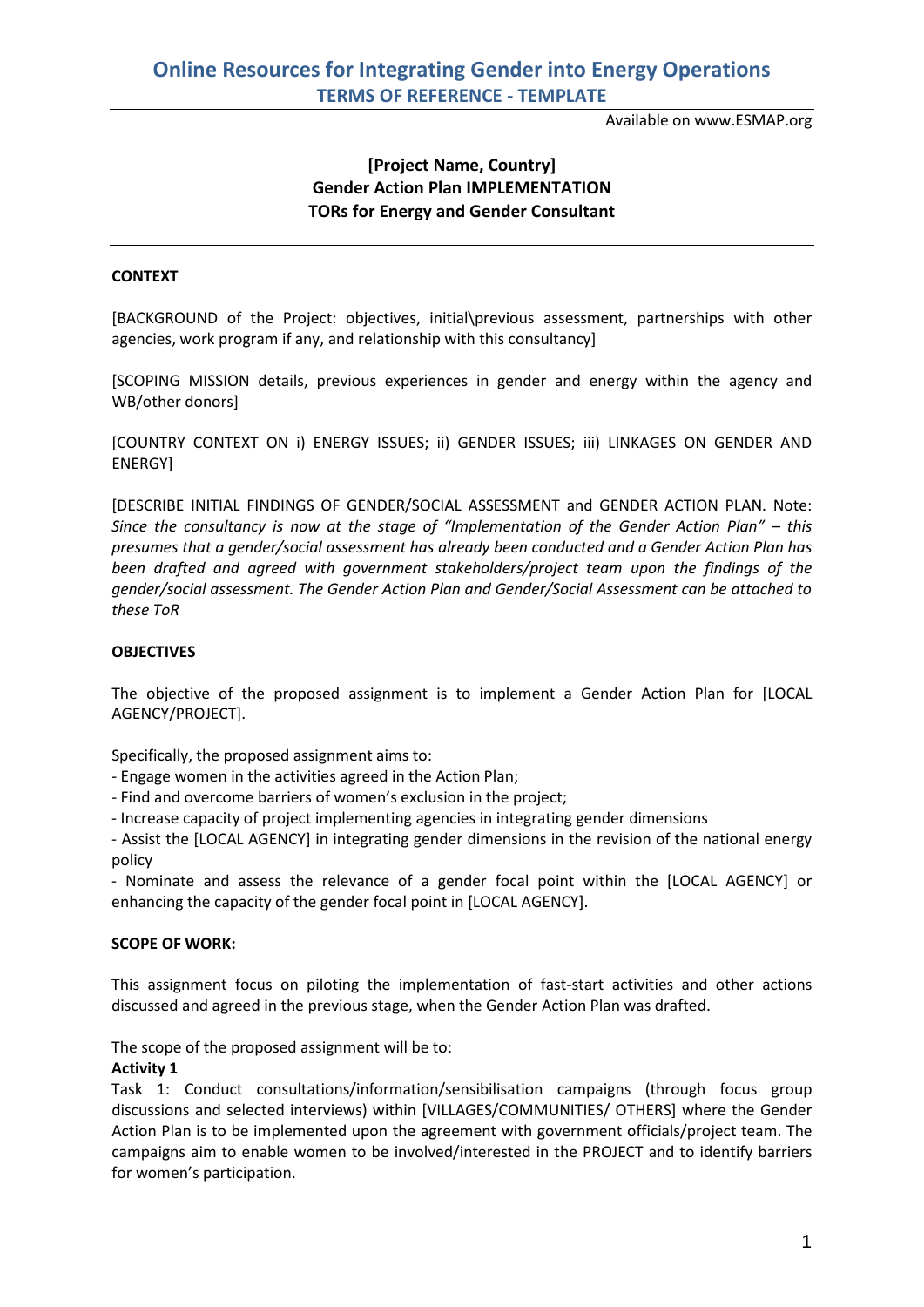# **Online Resources for Integrating Gender into Energy Operations TERMS OF REFERENCE - TEMPLATE**

Available on www.ESMAP.org

### Output 1

- Guidance note on gender-sensitive consultation/sensibilisation
- list of people practicing/working [PROJECT] prior to the formation of new associations/integration of gender equality activities (baseline)
- list of women interested in joining the [PROJECT or ASSOCIATIONS]
- list of women officially in the ASSOCIATIONS/WORKING in the project, with indications of the positions/functions held par women

Expected Outcome 1

- Inclusion of women in the new village associations/working in the PROJECT/ACTIVITY to be set up;
- Inclusion of women in the decision making bodies

Level of effort for Task 1: 12 staff-days Timeframe for Task 1: XXXX

### **Activity 2**

Task 2: Conduct information/sensibilisation campaigns on [PRODUCTION TECHNIQUE] in XX villages/communities/area (in xx phases). The campaigns aim to enable women involved/interested in [PRODUCTION TECHNIQUE] to benefit from training on energy-efficient [PRODUCTION TECHNIQUE]. An information/sensibilisation guidance note will be prepared to guide the PCU in similar undertakings in the future.

Output 2

- Gender-sensitive, information/sensibilisation guidance note.
- Original list of people that were supposed to be trained prior to the gender sensibilisation
- List of women interested in the training on [PRODUCTION TECHNIQUE]
- List of women who were trained after the gender sensibilisation

Expected Outcome 2: Inclusion of women in [PRODUCTION TECNIQUE] training and their ability to [PRODUCE/WORK] in a more efficient manner.

Level of effort for Task 2: 12 staff-days Timeframe for Task 2: XXX

### **Activity 3**

Task 3: Develop a comprehensive guidance note on how to integrate gender dimensions at different steps of the project cycle. The guidance note will go beyond gender-sensitive consultation/sensibilisation techniques to include approaches/methods to include gender dimensions during project design, preparation, implementation and monitoring, with an emphasis on the two latter steps. It will be developed based on daily activities of, and targeted to, the project implementing agencies including the Project Coordination Unit hosted within the [AGENCY], [OTHER AGENCIES] in collaboration with the Ministry in charge of women promotion.

Output 3: Comprehensive guidance note on how to integrate gender dimensions in project cycle steps

Expected Outcome for task 3: Increased capacity of project implementing agencies in integrating gender dimensions in their operations

Level of effort for Task 3: 10 staff-days

Timeframe: XXXX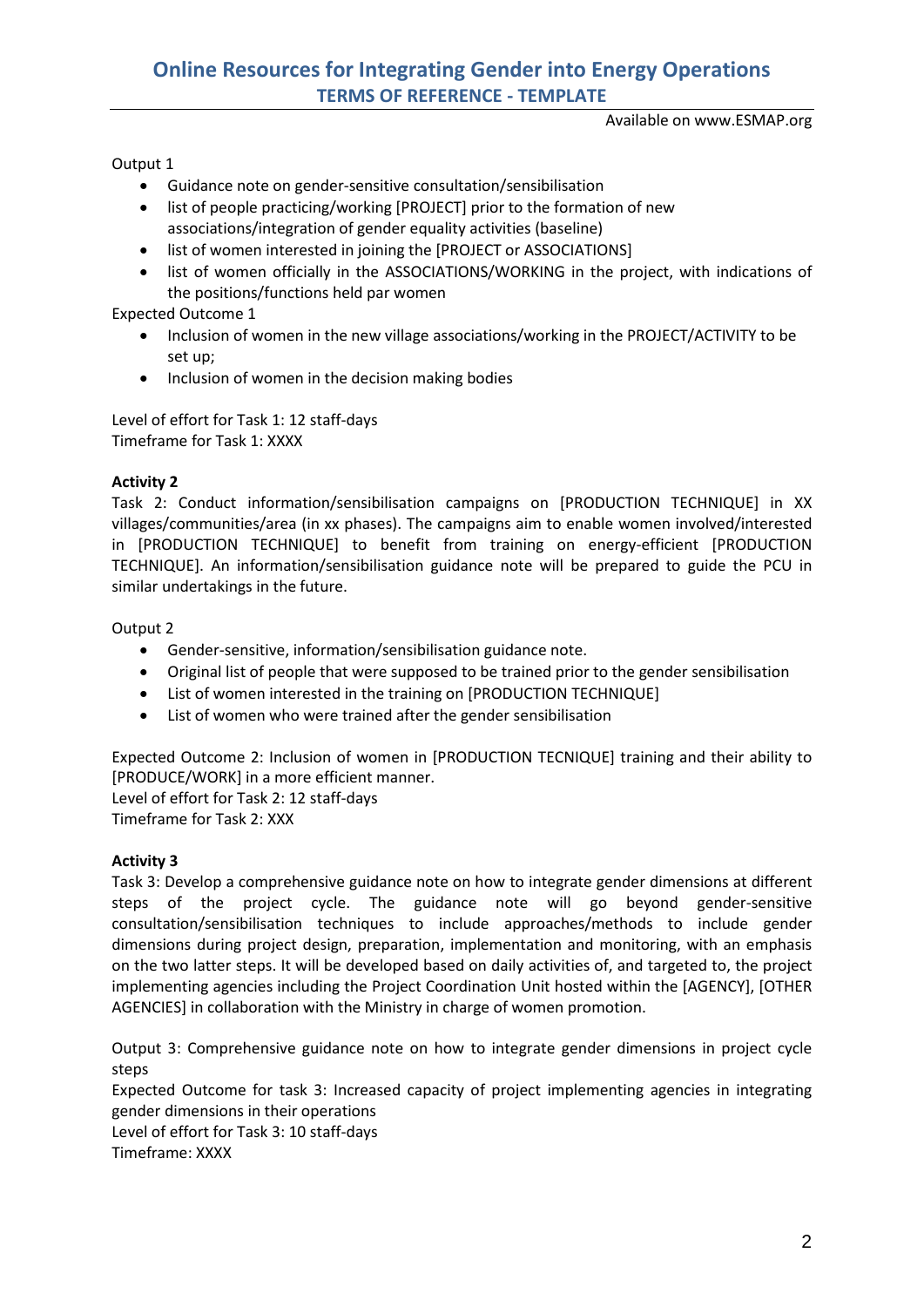# **Online Resources for Integrating Gender into Energy Operations TERMS OF REFERENCE - TEMPLATE**

Available on www.ESMAP.org

## **Activity 4**

Task 4: Deliver a series of training on gender integration in a number of specific areas including :

- $\checkmark$  Forest management systems: to be delivered to [FORESTRY AGENCY] staff and to the household energy unit within the PCU
- $\checkmark$  Environmental aspects: to be delivered to [ENVIRONMENTAL AGENCY] staff and the Environmental Specialist within the PCU
- $\checkmark$  Monitoring & Evaluation: to be delivered to the M&E Specialist within the PCU, the M&E focal points at other project implementing agencies, and to the gender focal point
- $\checkmark$  Energy Efficiency: to be delivered to the Energy Efficiency teams within the PCU and [AGENCY].
- $\checkmark$  Rural Electrification: to be delivered to [RURAL ELECTRIFICATION ENERGY]
- $\checkmark$  OTHER AGENCIES INVOLVED IN THE PROJECT

The training on (i) forest management systems, (ii) environmental aspects, (iii) OTHER RELEVANT ASPECTS TO THE PROJECT and (iv) monitoring and evaluation are expected to be combined to enable cross-learning. The consultant will also investigate the appropriateness of adding to that training the one on energy efficiency.

The training materials would be prepared and submitted to both the World Bank and the Project Coordination Unit for comments before the training dates. After validation of the training materials, the training will then be delivered. The gender focal point should attend the trainings.

Output 4:

- Training content
- Training delivered
- Lists of attendees
- Completed evaluation forms

Expected Outcome for task 4: Increased capacity of project implementing agencies in integrating gender dimensions

Level of effort for Task 4: 12 staff-days Timeframe: XXXX

## **Activity 5**

Task 5: Assist the [AGENCY] in integrating gender dimensions in the revision of the national energy policy. The assistance may include (i) analyzing the former energy policy to determine gaps in considering gender dimensions, (ii) identifying entry points/aspects that could benefit from a gender prospective, and (iii) guiding the [AGENCY] in the inclusion of gender-sensitive aspects in the policy. The guidance will be provided through a meeting/consultation or workshop with relevant stakeholders revising the policy.

Output 5:

- A note summarizing recommendations on gender aspects inclusion in the revised energy policy.
- Consultation meeting with key stakeholders involved in the policy revision, including the [AGENCY]

Expected outcome for task 5: the revised energy policy includes gender aspects.

Level of effort: 6 staff-days

Timeframe: XXXX

## **Activity 6**

Task 6: Investigate the relevance of nominating a gender focal point within the [AGENCY] or enhancing the capacity of the gender focal point in charge of [AGENCY]. The investigation will be